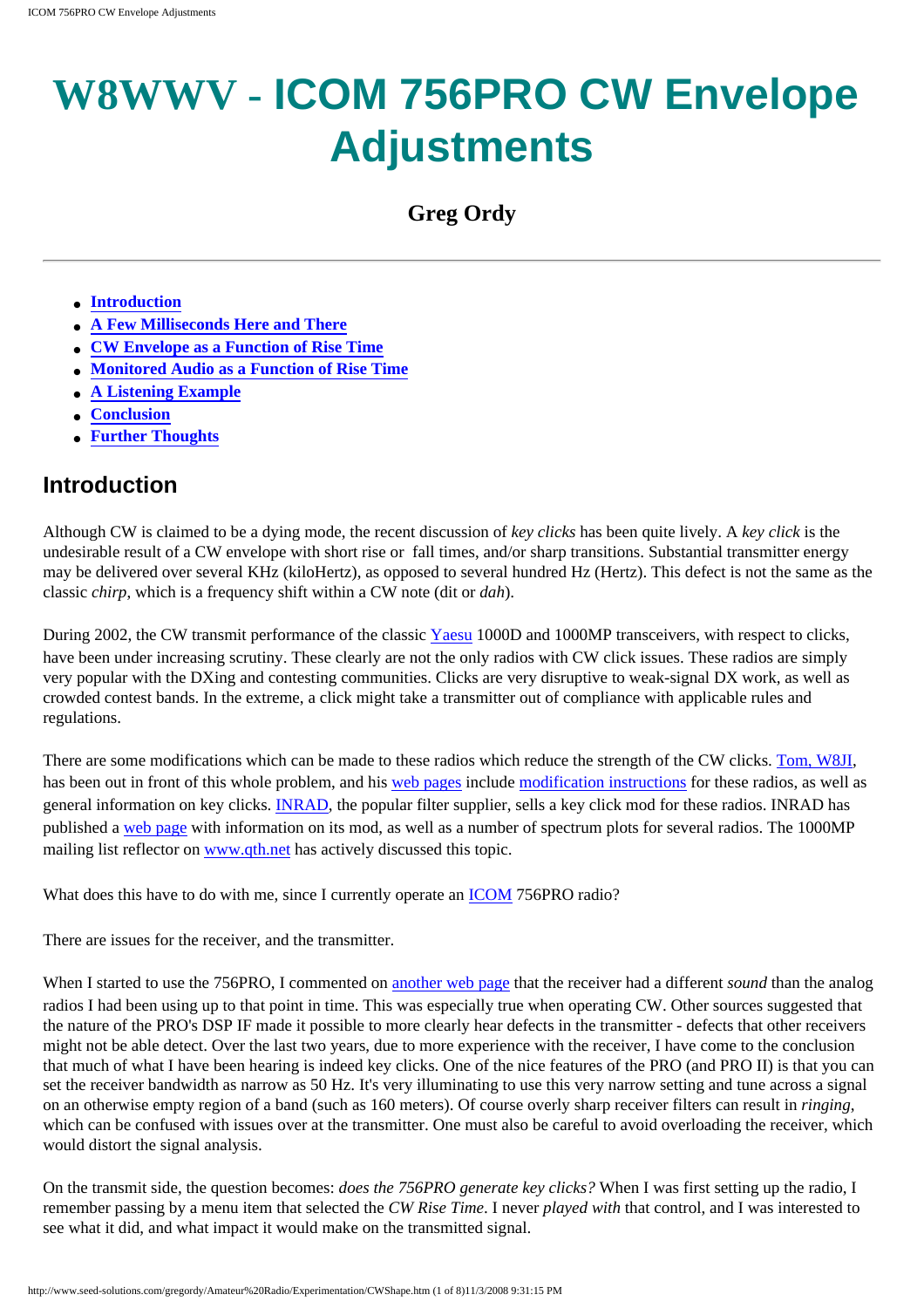The remainder of this web page looks at the effect of the CW Rise Time control located in the radio menu system. That control is the only adjustment that the user can make (without modifying the radio) which will alter the CW signal on transmit. By the way, I assume that the 756PRO II has the same capability.

At the end of January, 2003, the information on W8JI's web page made it to [an article](http://www.eham.net/articles/4691) on [www.eHam.net.](http://www.eham.net/) As is the policy of eHam, the information is followed by a large number of interesting comments.

### <span id="page-1-0"></span>**A Few Milliseconds Here and There**

It appears as if the difference between very serious clicks and very minor clicks amounts to no more than a few milliseconds. Conceptually, a CW signal seems as if it should be a square wave, where the signal is either fully on, or fully off, with instantaneous changes between the two extremes. Practically, this is unachievable, as well as undesirable. The steep rising or falling transitions cause the key clicks. A square wave CW signal would have a significant key click problem. Both the rising and falling transitions are important.

I should also mention that it is insufficient to simply consider rise and fall times. Clicks will be reduced when *all* transition edges are *rounded*, not sharp. The only waveform which has no harmonic content is the pure sine wave. Any deviation from that shape will represent the addition of energy at higher frequencies (wider sidebands). The ideal CW signal would use a portion of a sine wave curve to transition between the on and off states. Some radios exhibit a *rounded* transition. More recent radios seem to exhibit a linear ramp between on and off states. Both of these approaches can still generate clicks, even with long rise and fall times. Any edges (or knees) between envelope sections, no matter how small, can cause clicks.

Envelope timing is also constrained by the keying rate. As the keying speed increases, the duration of a *dit* (the smallest Morse Code element) drops. Obviously the envelope must be able to fully rise and fall within the *dit*. This issues does not become significant until the keying speed reaches approximately 40 WPM (words per minute). If the transitions are too long, the signal is often described as *mushy* or *soft*, as opposed to *crisp* or *sharp*.

The following picture shows some CW envelope examples. I am hardly a CW expert. These envelopes are simply representative of classes of signals that I have seen over the years in books and magazines.



CW Envelope Examples

I have only shown the top half of the envelope. An actual envelope would usually be symmetric above and below the X axis.

Envelope **A** is a square wave. While it would appear to be the ideal envelope for what amounts to an *on/off* signal, it is rich in clicks due to the vertical transitions, and the shape edges shown in the red circles. As mentioned earlier, both the rising and falling sides of the envelope have the potential to generate clicks.

Envelope **B** is my poor attempt to draw an envelope where the transitions follow the shape of a sine wave. There are no sharp edges or vertical sections. There are appropriate names for this minimal click shape. These have been describe as being a *raised-cosine*, or *Gaussian*.

Envelope **C** is often times the signature of a directly keyed transmitter. By *directly keyed* I mean that the transmitter keying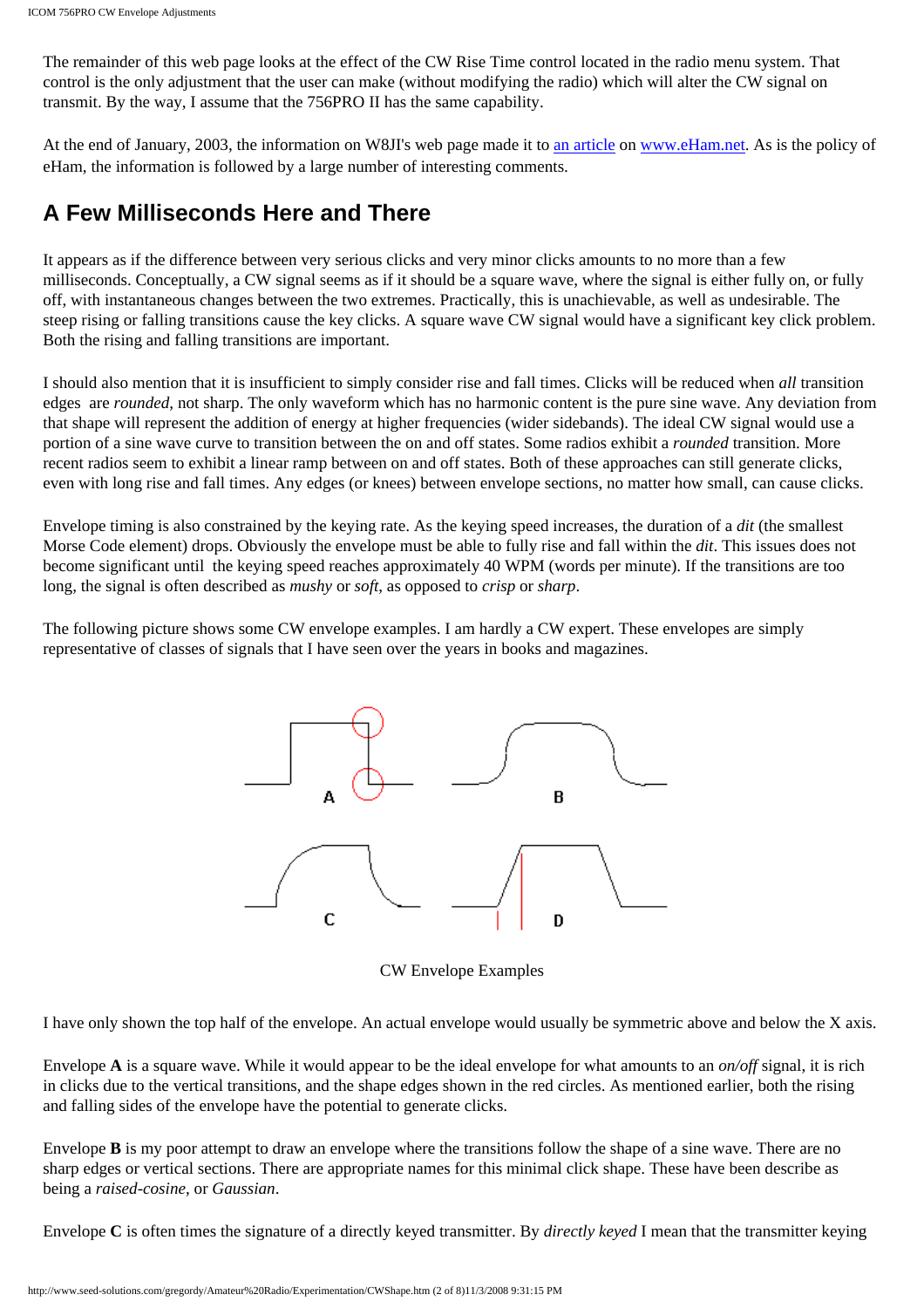input is directly connected to the oscillator and/or amplifier. It was possible then to use simple RC networks to impress an exponential transition onto the carrier. This once seemed to be the common shape of many vacuum tube transmitters.

Envelope **D** has been appearing more and more with the modern semiconductor transmitter. It appears to be a deliberate attempt to reduce clicks by introducing a *trapezoid* shape onto the carrier. While the transition is no longer vertical, there can still be problems due to the sharpness of the top and bottom corners. The red lines indicate the duration of the rise time. The ARRL measures this time between the 10% and 90% signal levels. I simply measured the time between the 0% and 100% levels. I suspect that part of the reason that common envelopes have moved from **C** to **D** over the years is that the transmitter has become surrounded by microprocessors and other digital circuitry. Most all modern radios have internal CW keyers. This means that the actual key input wires are nowhere near the oscillator or amplifier stages. Our CW envelope is at the mercy of the radio designer.

As the pictures in the next section will show, the ICOM 756PRO exhibits a **D** envelope. The transition time can be set via the front panel menu. Four different values are possible, 2, 4, 6, and 8 milliseconds. The factory default is 4 ms.

According to the [W8JI page,](http://www.w8ji.com/keyclick_mp.htm) the ARRL recommends a 5 ms transition. He uses 6 to 7 ms. Many unmodified radios are in the 1 to 3 ms range. As his spectrum analyzer pictures show, this difference of a few milliseconds can make a 30 dB difference in the key click level.

While it is useful to examine the actual keying envelope, the more useful measurement is the resulting signal spectrum. The *spectrum analyzer* is an excellent tool for evaluating CW envelopes since it clearly indicates the resultant signal levels of the spectrum surrounding the center frequency. Unfortunately I don't have access to a spectrum analyzer. I could measure the envelope, however, since I do have an oscilloscope.

# <span id="page-2-0"></span>**CW Envelope as a Function of Rise Time**

I began by measuring the CW envelope at the four different rise time settings of 2, 4, 6, and 8 milliseconds. These discrete settings are the only available choices. The radio was set to 7.050 MHz. I transmitted at the full power level (approximately 110 watts) into a dummy load. I wrapped a few turns of hookup wire around the transmission line connected to the radio. This wire acted as a signal sensor, and was connected to the oscilloscope through a step attenuator. It turned out that at that power level, with the sensor I was using, I needed only 1 dB of signal attenuation to present an approximately 0.3 volt signal to the scope. This level provided a stable trace on the scope. The scope was specified as having a 100 MHz bandwidth. I believe that the scope time base calibration is good (higher frequencies are correct).

I used the internal keyer to generate a series of *dits*. I adjusted the speed so that the *dit* was approximately 25 ms (milliseconds) long. A 20 ms duration is suggested in the ARRL Handbook (2000 edition, page 26.51, *Transmitter Performance Testing*). Their CW keying test uses a second oscilloscope channel to additionally monitor the keying input. This setup makes it possible to measure the *delay time*, which is the interval from when the key is closed until the transmitter produces an output signal. While this can be an important parameter, I had no real need to measure it, and since I was using the internal keyer I had no access to the raw keying signal. The transmitter was in *semi break-in* mode. I made no attempt to measure another related CW issue which is the shortening of the first element as the radio shifts into transmit mode.

The following pictures capture the envelopes at the four different settings. The horizontal time base is 10 ms. This means that each tick is 2 ms. Please click on a picture for a larger view.

#### **ICOM 756PRO CW Envelope as a Function of Rise Time**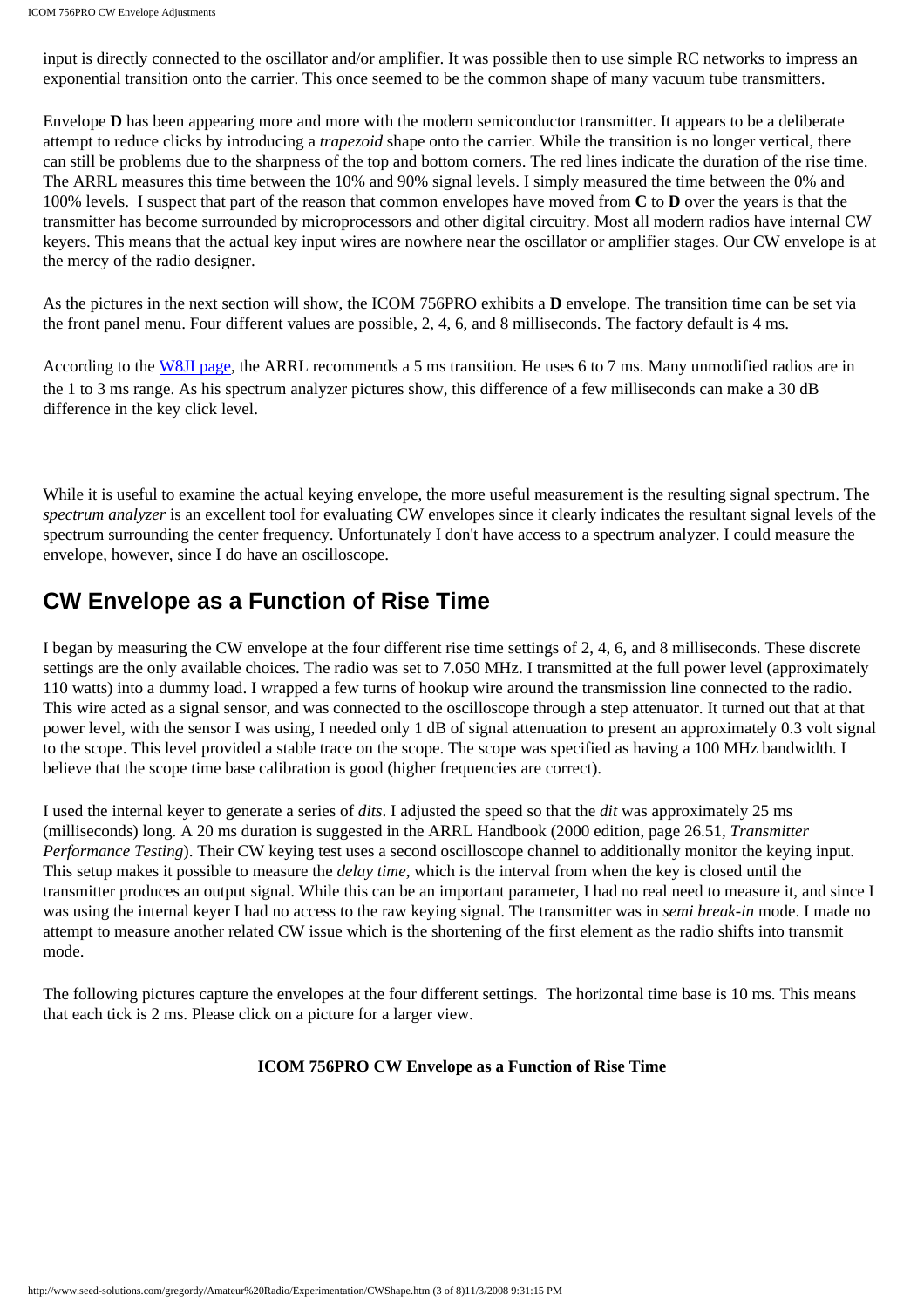

6 ms Rise Time 8 ms Rise Time

The 2 ms setting appears close to 2 ms. The 4 ms setting measured at closer to 3 ms. The 6 ms setting measured at 4 ms. The 8 ms setting measured at 5 ms. The fall times appear slight longer than the rise times. The falling edge also appears more *rounded*. The ARRL Handbook suggests that the rise and fall times should be measured between the 10 and 90 percent signal levels. I simply measured the entire transition time. The ARRL approach would further reduce the times (since the transitions are approximately linear, the ARRL value would be 80% of my value).

The envelope is in the approximate form of a vertically mirrored trapezoid, with linear sloped transitions. While the slopes do change with each setting, the corners still provide opportunities for enhancing key clicks.

## <span id="page-3-0"></span>**Monitored Audio as a Function of Rise Time**

Measuring the CW envelope is not the only way to measure CW performance. An excellent measurement tool is the *spectrum analyzer*. Unfortunately I do not have access to one. In the end, the practical judge of key clicks is a receiver. In these tests, I used my second receiver, which is an ICOM 706MKIIG. I have the 350 Hz (FL-232) filter installed in this radio, and used it in these measurements.

I coupled a small amount of energy from the transmitter output cable to the receiver. The transmitter was operated at full power (approximately 110 watts) into a dummy load. The frequency was again set to 7.050 MHz. The signal level was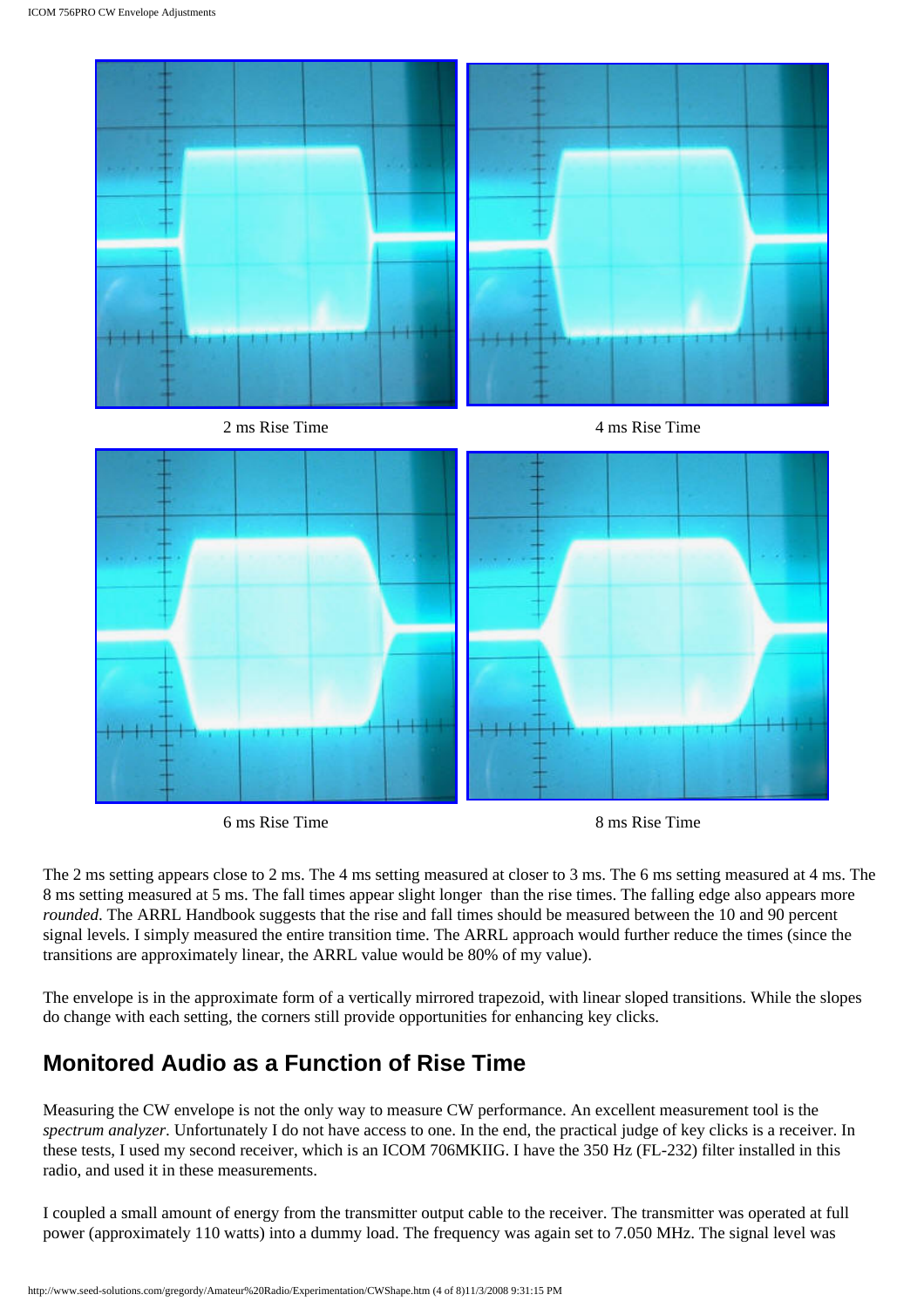adjusted with the step attenuator to provide an S9 + 10 dB signal when the receiver was exactly on the transmitter frequency.

I tried a few different test scenarios, looking for one that would highlight the effect of the rise time setting. In the end, I settled on the following test. I began with the receiver set to the transmit frequency. I sent a constant stream of *dits*. I then lowered the receiver frequency by exactly 1 KHz, to 7.049 MHz. I changed the frequency over a few seconds, and then sat at the lower frequency for a few more seconds. I brought the 706MKIIG audio into my computer sound card, and captured the audio as a **.wav** file. I converted these files into the compressed **mp3** format. The four audio files are available in the links in the following table. You will need an **mp3** player to listen to these files. Each file is approximately 240 KBytes in length.

| $2 \text{ ms}$                                                                 | 4 <sub>ms</sub> | 6 ms | 8 <sub>ms</sub> |  |
|--------------------------------------------------------------------------------|-----------------|------|-----------------|--|
| <b>Captured 756PRO CW Envelope Rise Time Audio Files (click to</b><br>download |                 |      |                 |  |

To my ear, the rise time setting made a substantial difference in the key click level.

While I had the second receiver connected and monitoring the 756PRO frequency. I spent some time transmitting what I consider to be typical QSO fragments into the dummy load. I tuned above and below the transmit frequency, and selected the different 756PRO rise time settings. It was clear that the 8 ms time was definitely the cleanest, and the clicking became worse as the rise time decreased. Much of what I was hearing reminded me of the soup that I often hear on the bands. Even at the 8 ms setting there would occasionally be some random clicks that would appear. It was sometimes true that the very first *dit* or *dah* of a transmission had more click, but sometimes the click would occur for what appeared to be no good reason. In any case, the 8 ms setting made a substantial difference. When right on frequency (and the tone is dominant), the 8 ms setting was also the most pleasant to listen to. At the rise time decreased, the signal became more *sharp* and *shrill*. I would definitely experience *ear fatigue* if I had to listen to the 2 ms setting for any length of time, even if there were no clicks at all.

Since not all readers may be able to play **mp3** audio files, I used the *[Spectrogram](http://www.hitsquad.com/smm/programs/SPECTROGRAM/)*, audio spectrum analyzer program to display the waveform of the 2 ms and 8 ms envelope rise time settings. I set the receiver radio (ICOM IC-706MKIIG) to the 2.4 KHz filter setting, so as to capture a wider region of spectrum. As before, the audio output of the receiver was routed to the input of my computer sound card, and then analyzed by the software.



**2 ms Audio Waveform**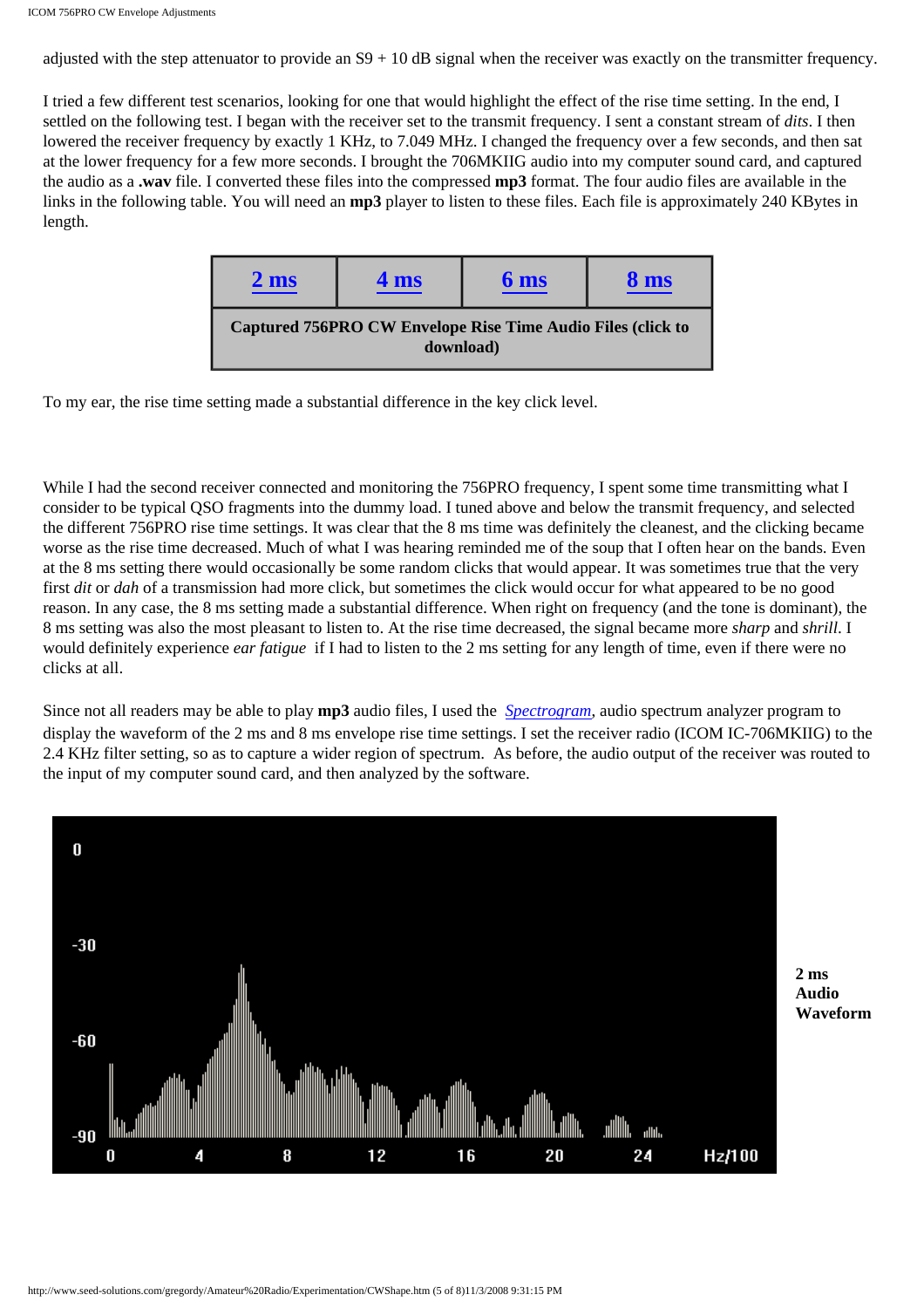

An audio spectrum capture will probably not be as useful as an RF spectrum capture, but the existence of the wider signal at the faster rise time is obvious.

## <span id="page-5-0"></span>**A Listening Example**

The 2003 CQ 160 Meter CW contest took place shortly after I wrote the first version of this page. This seemed like a good opportunity to listen to a large number of CW signals. I decided to tune the band during the contest and note signals that represented either ones with relatively more clicks, or relatively fewer clicks. I used my ICOM 756PRO radio, with a 350 Hz CW filter.

After about 2 hours of listening spread across the two evenings, I had written down the callsigns of 7 signals that I felt were relatively free of clicks, and 20 signals that seemed to have more than an average amount of clicks. This is obviously a very subjective test. One interesting part of this experiment was that I had no idea what transmitters were being used.

A few days after the contest ended, I tried to find as many email addresses for the stations as I could, and I sent them an email and asked them to tell me what radio was in use during the contest, and if it had any modifications. I received the following radio information.

| TenTec Omni 6+, Yaesu FT-1000D      | Yaesu FT-1000MP (no mods), ICOM   |  |
|-------------------------------------|-----------------------------------|--|
| (no mods), ICOM IC-781 (with mods), | IC-765, Yaesu FT-1000D (no mods), |  |
| FT-1000D (W8JI mods), ICOM IC-      | ICOM 756PRO2 (4 ms Rise Time),    |  |
| $781$ (no mods)                     | ICOM 706MKIIG, ICOM IC-765        |  |
| <b>Less Clicks</b>                  | <b>More Clicks</b>                |  |

Each radio entry represents a single radio. In other words, I am not summarizing by radio, and leaving off the instance count. The ICOM IC-765 appears twice on the *more clicks* list simply because there were two reported instances of that radio. Since there were so few radios involved, I simply listed each one, and didn't need to summarize.

The email I sent to the stations did not indicate which list they were on. Even with that neutral question, the reply rate for the less click stations was 71% but only 40% for the more click stations. Perhaps this was a study in human nature, as opposed to clicks?

Since the ICOM 706MKIIG ended up on my *more clicks* list, and since I have one, I decided to capture it's envelope.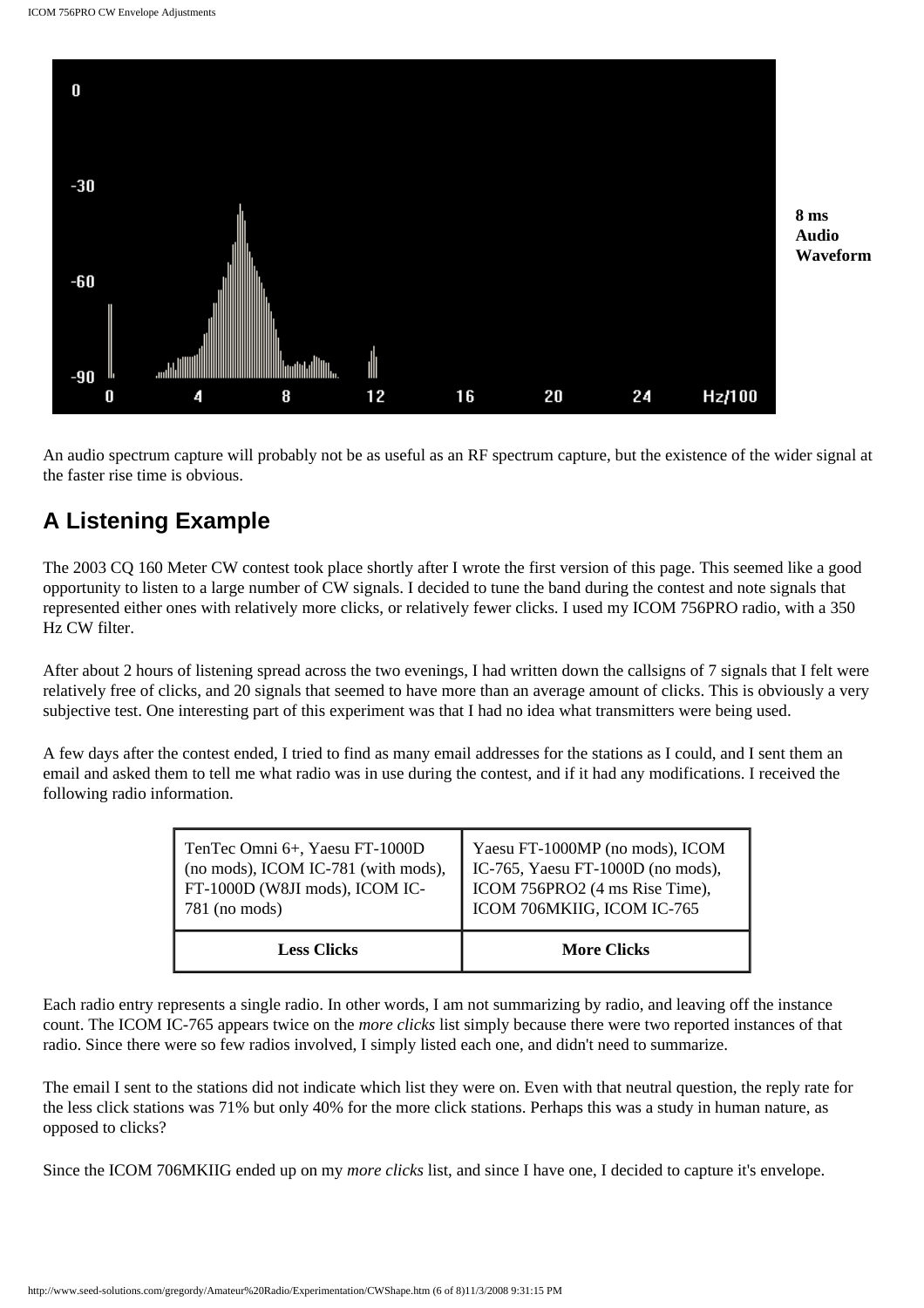

ICOM 706MKIIG CW Envelope

As before the horizontal time base is 10 ms per division, so each tick is 2 ms. The rise and fall times are on the order of 2 ms. While the trailing edge has some curve as is terminates, the other transition points are far more sharp. It's not unreasonable to deduce from this picture that clicks are present.

### <span id="page-6-0"></span>**Conclusion**

The ICOM 756PRO default CW Rise Time is 4 milliseconds. On my radio, the measured times were lower than the specified times. Given the results of these measurements, and the comments on the [W8JI page](http://www.w8ji.com/keyclick_mp.htm), I have set my time to 8 ms. The actual delay appears to be under 8 ms, and values under 5 ms are cautioned against by the ARRL.

The **ARRL** web site includes the published 756PRO review, as well as the extended review. You must be an [ARRL](http://www.arrl.org/) member to view these reviews online. The original review was published in the June, 2000 issue of QST. In that review, the CW transmitted signal was described as *outstanding*. Mention was made of the keying adjustment, but no details were given.

The question becomes: *does my radio click?* I don't believe that there is a simple yes or no answer to this question. All radios *click*, it's just a question of degree. What amount of energy is scattered over what spectrum space? Practically speaking, I like the following click test definition. When a receiver is tuned off of the frequency of a CW signal, the clicks should die out at the same time as the detected tone itself. This test doesn't demand a certain receiver or receiver bandwidth. According to this test, my 756PRO is acceptable at the 8 ms rise time, and not at any of the other settings.

Even if the clicks coming out of your transmitter are low, a poorly adjusted or defective amplifier can degrade the signal that leaves your transmitter. If you want to produce the highest quality CW signal that you can, be sure to consider your amplifier as well as your transmitter.

# <span id="page-6-1"></span>**Further Thoughts**

Shortly after I created this web page, I exchanged several emails with Rob, W8LX. If that callsign looks familiar it's because I mentioned Rob on my [756PRO CW Filter Shape Selection](http://www.seed-solutions.com/gregordy/Amateur%20Radio/Experimentation/CWFilter.htm) page. He helped me understand the undocumented capabilities of the 756PRO receiver with respect to CW filter shape factor. Rob will ragchew at 35 WPM and sprint up to nearly 70 WPM, and clearly understands how to get the most CW performance out of a radio, and the subtle issues surrounding key clicks. The gist of those emails is captured in these further thoughts on CW key clicks.

Earlier on this page I presented a receiver-based test for determining if a transmitter is generating key clicks. I said that the clicks should not extend beyond the detection of the fundamental envelope (tone) in the receiver. My ICOM 756PRO comes very close to that standard at the 8 ms rise time setting. That standard is perhaps too conservative, for several reasons.